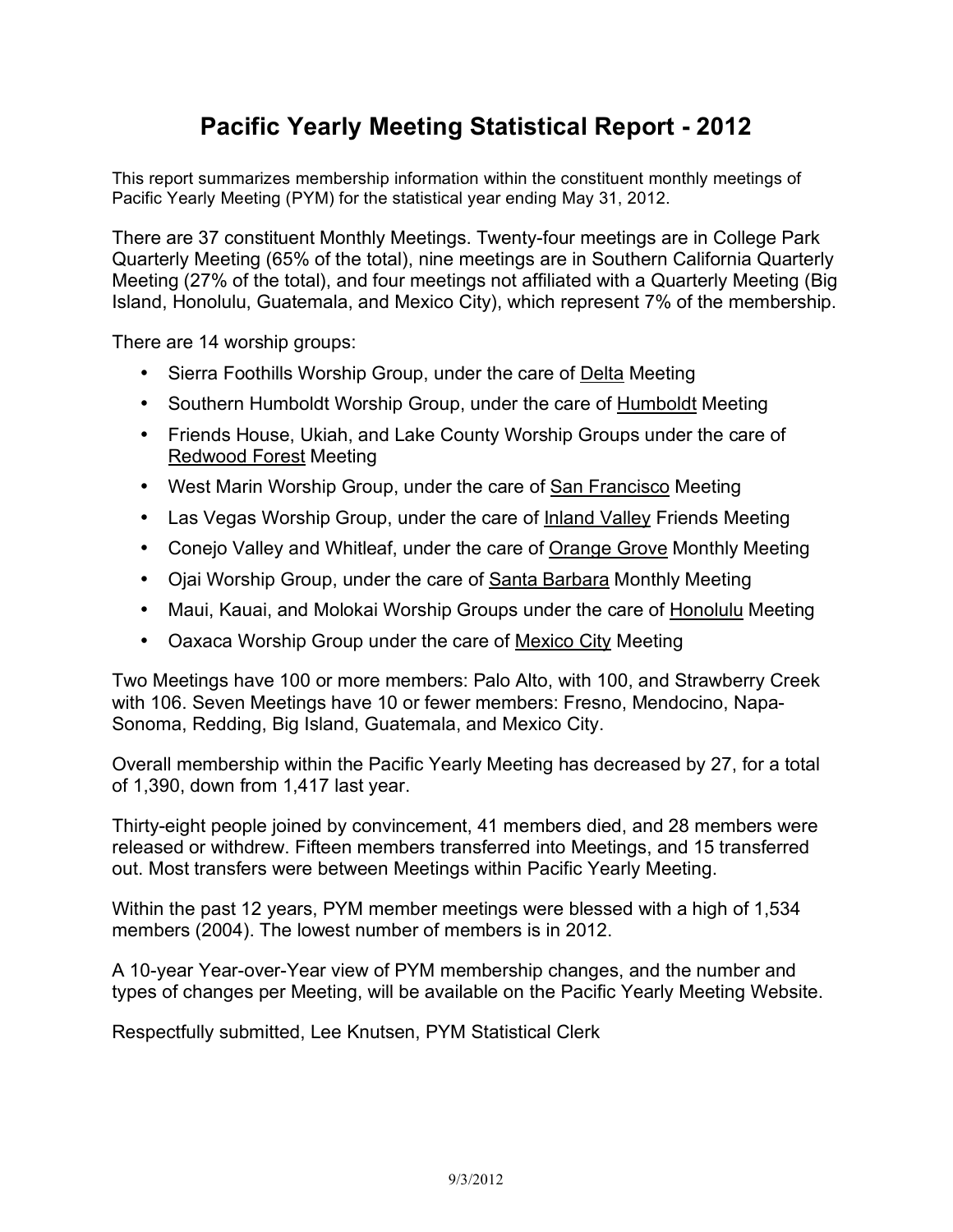## Pacific Yearly Meeting Statistical Report - Summary of Meeting Responses Statistical Year: June 1, 2011 through May 31, 2012

|                                         |                                                    | Gains<br>Losses                                |                                            |                                |                          |                                       |                                 |                          |                                       |                                    |                                    |                                       |
|-----------------------------------------|----------------------------------------------------|------------------------------------------------|--------------------------------------------|--------------------------------|--------------------------|---------------------------------------|---------------------------------|--------------------------|---------------------------------------|------------------------------------|------------------------------------|---------------------------------------|
|                                         | Number of Member<br><b>Youth to Member</b><br>2011 | <b>Transferred</b> from<br><b>Another Meet</b> | Joined by<br>Convincement                  | <b>Total Gains</b>             | Loss by Death            | <b>Transferred to Anot</b><br>Meeting | Released or Remov               | <b>Total Losses</b>      | <b>Total Adjustments</b><br>$\hat{=}$ | 31 2012<br>Number of Member<br>Мay | Change in Number<br><b>Members</b> | H<br>Number of Merr<br>Percent Change |
| <b>College Park Quarterly Meeting</b>   |                                                    |                                                |                                            |                                |                          |                                       |                                 |                          |                                       |                                    |                                    |                                       |
| <b>APPLE SEED</b>                       | 17                                                 | $\overline{\phantom{a}}$                       | $\overline{2}$                             | ٠                              | $\mathbf{2}$             | $\overline{\phantom{a}}$              | L.                              | $\blacksquare$           | $\blacksquare$                        | 19<br>$\blacksquare$               |                                    | 211.8%                                |
| <b>BERKELEY</b>                         | 98                                                 | ÷,                                             | $\overline{\phantom{a}}$                   | $\overline{4}$                 | 4                        | (2)                                   | (1)                             | $\Box$                   | (3)                                   | $\blacksquare$<br>99               |                                    | 11.0%                                 |
| <b>CENTRAL COAST</b>                    | 19                                                 | $\mathbf{1}$                                   | $\overline{\phantom{a}}$                   | $\overline{\phantom{a}}$       | 1                        | (1)                                   | $\blacksquare$                  | (1)                      | (2)                                   | 18<br>$\blacksquare$               |                                    | $(1) -5.3%$                           |
| CHICO                                   | 20                                                 | $\blacksquare$                                 | L,                                         | 3                              | 3                        |                                       | ÷,                              | L,                       |                                       | 23<br>÷,                           |                                    | 315.0%                                |
| <b>DAVIS</b>                            | 48                                                 | $\frac{1}{2}$                                  | $\mathbf{1}$                               | $\overline{\phantom{a}}$       | 1                        | (2)                                   | (2)                             | (4)                      | (8)                                   | 41<br>$\blacksquare$               |                                    | (7)14.6%                              |
| <b>DELTA</b>                            | 12                                                 | $\frac{1}{2}$                                  | $\overline{a}$                             | $\overline{\phantom{a}}$       | $\overline{\phantom{a}}$ | $\overline{\phantom{a}}$              | (1)                             | $\overline{\phantom{a}}$ | (1)                                   | 11<br>$\blacksquare$               |                                    | $(1) -8.3%$                           |
| <b>FRESNO</b>                           |                                                    | g<br>$\frac{1}{2}$                             | $\overline{a}$                             | ÷,                             | ÷,                       | ÷,                                    | $\blacksquare$                  | $\overline{\phantom{a}}$ | $\blacksquare$                        | 9<br>$\blacksquare$                |                                    | 0.0%<br>$\blacksquare$                |
| <b>GRASS VALLEY</b>                     | 48                                                 | L,                                             | $\overline{\phantom{a}}$                   | $\overline{2}$                 | $\mathbf{2}$             | (3)                                   | $\overline{a}$                  | (4)                      | (7)                                   | 43<br>$\blacksquare$               |                                    | (5)10.4%                              |
| <b>HUMBOLDT</b>                         | 12                                                 | ÷,                                             | ÷.                                         | $\mathbf{1}$                   | 1                        | $\overline{\phantom{a}}$              | $\overline{\phantom{a}}$        | (1)                      | (1)                                   | 12<br>ä,                           |                                    | $-0.0%$                               |
| <b>LIVE OAK</b>                         | 13                                                 | L.                                             | L.                                         | L.                             | $\overline{a}$           | L.                                    | L.                              | $\overline{\phantom{a}}$ | $\blacksquare$                        | ä,<br>13                           |                                    | 0.0%<br>$\mathbf{r}$                  |
| <b>MARIN</b>                            | 13                                                 | $\overline{\phantom{a}}$                       | $\mathbf{1}$                               | $\overline{2}$                 | 3                        | $\overline{\phantom{a}}$              | $\overline{\phantom{a}}$        | $\overline{\phantom{a}}$ | $\blacksquare$                        | 16<br>$\blacksquare$               |                                    | 323.1%                                |
| <b>MENDOCINO</b>                        | 12                                                 | L.                                             | $\overline{\phantom{a}}$                   | $\overline{\phantom{a}}$       | $\blacksquare$           | (1)                                   | $\overline{\phantom{a}}$        | (3)                      | (4)                                   | 8                                  |                                    | (4)33.3%                              |
| <b>MONTEREY PENINSULA</b>               | 11                                                 | $\frac{1}{2}$                                  | $\overline{2}$                             | $\overline{2}$                 | 4                        |                                       | $\overline{a}$                  | $\blacksquare$           | $\blacksquare$                        | 15<br>$\blacksquare$               |                                    | 436.4%                                |
| <b>NAPA-SONOMA</b>                      |                                                    | $\overline{\phantom{a}}$                       | $\overline{\phantom{a}}$                   | $\overline{\phantom{a}}$       | $\blacksquare$           | $\overline{\phantom{a}}$              | $\overline{\phantom{a}}$        | $\blacksquare$           | $\blacksquare$                        | $\blacksquare$<br>4                |                                    | 0.0%<br>$\blacksquare$                |
| PALO ALTO                               | 101                                                | ÷,                                             | $\mathbf{1}$                               | $\mathbf{1}$                   | $\overline{2}$           | (3)                                   | (1)                             | $\overline{\phantom{a}}$ | (4)                                   | 1<br>100                           |                                    | $(1) - 1.0%$                          |
| <b>REDDING</b>                          |                                                    | 8<br>$\blacksquare$                            | $\overline{\phantom{a}}$                   | $\overline{\phantom{a}}$       | $\blacksquare$           | $\overline{\phantom{a}}$              | $\overline{\phantom{a}}$        | $\overline{\phantom{a}}$ | ٠                                     | 8<br>$\overline{\phantom{a}}$      |                                    | 0.0%<br>$\blacksquare$                |
| <b>REDWOOD FOREST</b>                   | 79                                                 | $\overline{a}$                                 | $\mathbf{1}$                               | $\mathbf{1}$                   | $\overline{2}$           | (3)                                   | (2)                             | (1)                      | (6)                                   | 75<br>$\blacksquare$               |                                    | $(4) -5.1%$                           |
| <b>RENO</b>                             | 16                                                 | L,                                             | $\overline{a}$                             | $\overline{a}$                 | $\overline{a}$           | (1)                                   | $\Box$                          | $\overline{\phantom{a}}$ | (1)                                   | 15<br>$\blacksquare$               |                                    | $(1) - 6.3%$                          |
| <b>SACRAMENTO</b>                       | 39                                                 | ÷,                                             | $\mathbf{1}$                               | $\overline{2}$                 | $\overline{\mathbf{3}}$  | (3)                                   | $\frac{1}{2}$                   | $\overline{\phantom{a}}$ | (3)                                   | 1<br>40                            |                                    | 12.6%                                 |
|                                         |                                                    | L.                                             | $\overline{a}$                             | $\mathbf{1}$                   | 1                        | (2)                                   |                                 | $\blacksquare$           |                                       | $\blacksquare$                     |                                    |                                       |
| <b>SAN FRANCISCO</b><br><b>SAN JOSE</b> | 95<br>41                                           | $\blacksquare$                                 | $\blacksquare$                             | $\mathbf{1}$                   | 1                        | (2)                                   | (2)<br>$\overline{\phantom{a}}$ | (5)                      | (4)<br>(7)                            | 92<br>$\blacksquare$               |                                    | $(3) - 3.2%$<br>(6)14.6%              |
| <b>SANTA CRUZ</b>                       | 69                                                 | $\overline{\phantom{a}}$                       | $\overline{a}$                             | 3                              | 3                        | (2)                                   |                                 | (1)                      | (3)                                   | 35<br>$\blacksquare$               |                                    | 0.0%<br>$\blacksquare$                |
| <b>STRAWBERRY CREEK</b>                 | 106                                                | ÷,                                             | $\mathcal{L}$                              | $\overline{\phantom{a}}$       | $\blacksquare$           | (4)                                   | (1)                             | $\blacksquare$           | (5)                                   | 69<br>$\blacksquare$<br>101        |                                    | $(5) -4.7%$                           |
| <b>VISALIA</b>                          | 35                                                 | ÷,                                             |                                            | ÷,                             | ÷,                       | $\overline{a}$                        |                                 | $\overline{\phantom{a}}$ | $\blacksquare$                        | 35                                 |                                    | $-0.0%$                               |
| 24<br>Subtotal                          | 925                                                |                                                | 9<br>23                                    | 33                             | (29)                     | (10)                                  | (20)                            | (59)                     | $\overline{\mathbf{2}}$               | 901                                | (24)                               | $-2.6%$                               |
| Southern California Quarterly Meeting   |                                                    |                                                |                                            |                                |                          |                                       |                                 |                          |                                       |                                    |                                    |                                       |
| <b>CLAREMONT</b>                        | 50                                                 | L,                                             | $\mathbf{1}$                               | $\overline{2}$                 | 3                        | (3)                                   | $\sim$                          | (2)                      | (5)                                   | 48                                 |                                    | $(2) -4.0%$                           |
| <b>INLAND VALLEY</b>                    | 22                                                 | $\overline{\phantom{a}}$                       | $\mathbf{1}$                               | $\mathbf{1}$                   | $\mathbf 2$              | $\overline{\phantom{a}}$              | (1)                             | $\overline{\phantom{a}}$ | (1)                                   | 23<br>$\overline{\phantom{a}}$     |                                    | 14.5%                                 |
| <b>LAJOLLA</b>                          | 66                                                 | $\Box$                                         | 1                                          | $\mathbf{1}$                   | $\overline{\mathbf{2}}$  | $\overline{\phantom{a}}$              | $\overline{\phantom{a}}$        | (1)                      | (1)                                   | 67                                 |                                    | 11.5%                                 |
| <b>MARLOMA/LONG BEACH</b>               |                                                    | 8<br>$\overline{\phantom{a}}$                  | L.                                         | L.                             | $\overline{\phantom{0}}$ | $\frac{1}{2}$                         | ÷,                              | (5)                      | (5)                                   | 3<br>$\overline{\phantom{a}}$      |                                    | (5)62.5%                              |
| <b>ORANGE COUNTY</b>                    | 40                                                 | L.                                             | $\overline{a}$                             | $\overline{2}$                 | $\overline{2}$           | $\overline{a}$                        | $\overline{a}$                  | $\blacksquare$           | $\blacksquare$                        | $\blacksquare$<br>42               |                                    | 25.0%                                 |
| <b>ORANGE GROVE</b>                     | 82                                                 | $\overline{\phantom{a}}$                       | $\sim$                                     | $\overline{2}$                 | $\mathbf{2}$             | (5)                                   | (1)                             | $\overline{\phantom{a}}$ | (6)                                   | 78                                 |                                    | $(4) -4.9%$                           |
| <b>SAN DIEGO</b>                        | 23                                                 | $\overline{a}$                                 | ÷,                                         | 3                              | 3                        | ÷,                                    | (1)                             | $\overline{\phantom{a}}$ | (1)                                   | 25<br>$\overline{\phantom{a}}$     |                                    | 28.7%                                 |
| <b>SANTA BARBARA</b>                    | 41                                                 | $\overline{a}$                                 | $\sim$                                     | $\mathbf{1}$                   | 1                        | (1)                                   | (2)                             |                          | (3)                                   | $\tilde{\phantom{a}}$<br>39        |                                    | $(2) -4.9%$                           |
| <b>SANTA MONICA</b>                     | 57                                                 | $\overline{a}$                                 | 1                                          |                                | 1                        | $\overline{a}$                        | $\overline{a}$                  | $\overline{a}$           | -1                                    | 59                                 |                                    | 23.5%                                 |
| 9 <sup>1</sup><br>Subtotal              | 389                                                |                                                | 12<br>4                                    | 16                             | (9)                      | (5)                                   | (8)                             | (22)                     | 1                                     | 384                                | (5)                                | $-1.3%$                               |
| Independent                             |                                                    |                                                |                                            |                                |                          |                                       |                                 |                          |                                       |                                    |                                    |                                       |
| <b>BIG ISLAND</b>                       |                                                    | g<br>$\sim$                                    | $\mathbf{1}$                               | L.                             | 1                        | L.                                    | L.                              | L.                       | $\blacksquare$                        | 10<br>$\blacksquare$               |                                    | 111.1%                                |
| <b>GUATEMALA</b>                        |                                                    | 5<br>$\overline{\phantom{a}}$                  | $\overline{\phantom{a}}$                   | $\overline{\phantom{a}}$       | $\blacksquare$           | $\overline{\phantom{a}}$              | $\frac{1}{2}$                   | $\blacksquare$           | $\blacksquare$                        | 5<br>$\blacksquare$                |                                    | 0.0%<br>$\blacksquare$                |
| <b>HONOLULU</b>                         | 83                                                 | $\Box$                                         | $\mathbf{1}$                               | $\mathbf{1}$<br>$\overline{2}$ | $\overline{\mathbf{2}}$  | (3)                                   | $\overline{\phantom{a}}$        | $\mathbf{L}$             | (3)                                   | $\blacksquare$<br>82               |                                    | $(1) - 1.2%$                          |
| <b>MEXICO CITY</b>                      | 103                                                | 6<br>$\Box$                                    | $\overline{\phantom{a}}$<br>$\overline{2}$ |                                | $\overline{2}$           | $\overline{a}$                        | $\overline{a}$                  | $\overline{a}$           |                                       | 8                                  |                                    | 233.3%                                |
| Subtotal<br>$\vert$                     |                                                    |                                                |                                            | 5<br>3                         | (3)                      | $\overline{a}$                        |                                 | (3)                      |                                       | 105                                | $\overline{2}$                     | 1.9%                                  |
| <b>TOTALS</b>                           | 1,417                                              | 15                                             | 38                                         | 54                             | (41)                     | (15)                                  | (28)                            | (84)                     | 3                                     | 1,390                              | (27)                               | $-1.9%$                               |

**Note1: Adjustments include gains and losses that occurred in prior years reported incorrectly at the time.**